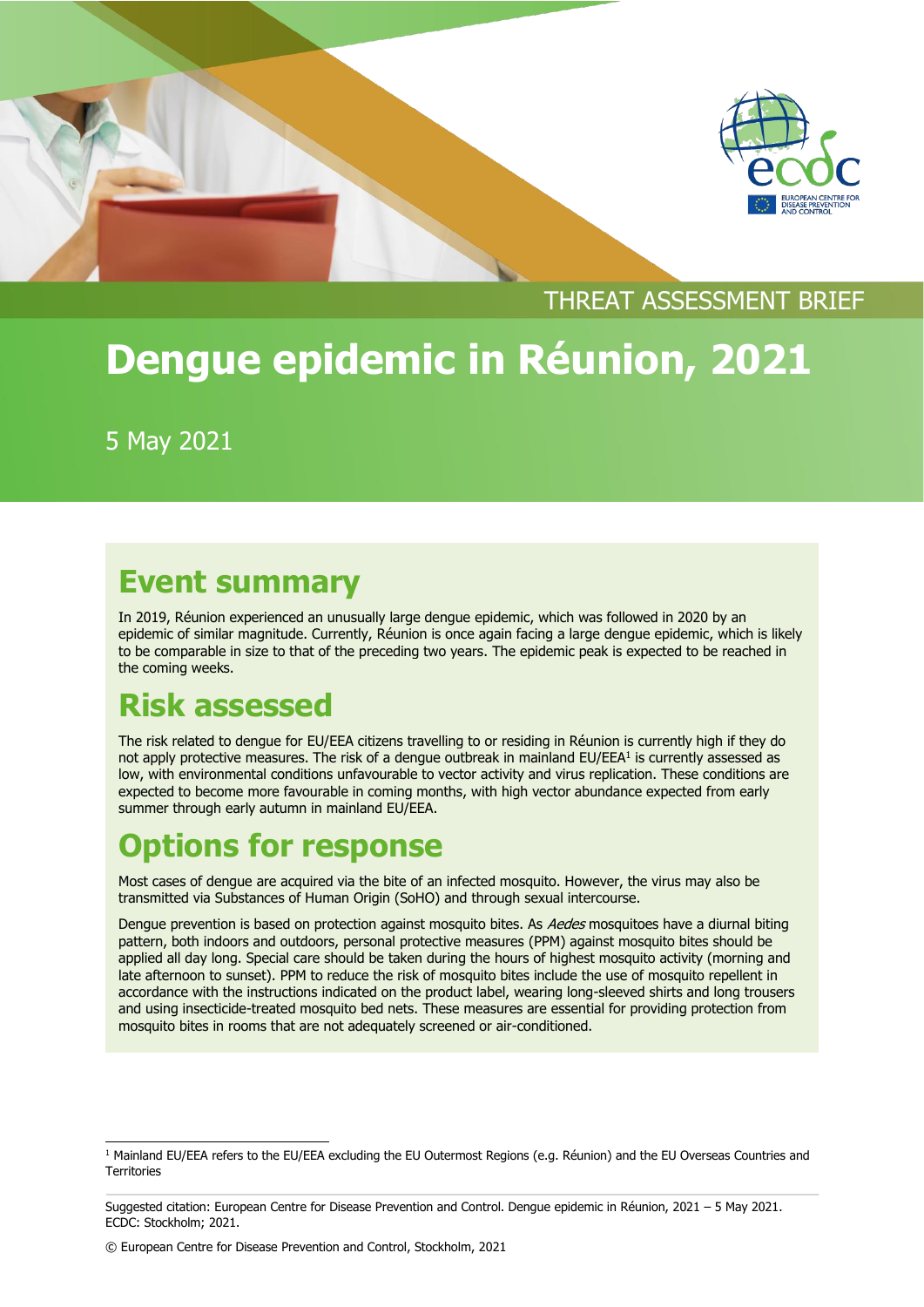Travellers returning from areas where dengue virus circulation occurs should be advised to seek medical attention if presenting with symptoms compatible with dengue in the first two weeks after return, particularly if returning to areas where the Ae. albopictus mosquito is established and during the high vector activity period. Symptomatic patients should be advised on how to apply PPM against mosquito bites in order to prevent transmission of the virus to local mosquitoes in mainland EU/EEA.

### **Event background**

Since 2019, Réunion has been facing a large epidemic of dengue with epidemic waves during the Austral winter. In 2019 and 2020 there were 18 188 and 16 068 cases, respectively [1,2]. The peaks of the epidemics were reached between week 16 and week 19 (week of onset) [3].

In 2021 and as of 27 April 2021, French authorities have reported 7 864 confirmed dengue cases in Réunion [4], including 1 599 confirmed cases in week 14 and 1 443 confirmed cases in week 15 (Figure 1), with the whole island affected. Among the hospitalised dengue cases, 22% had severe dengue, which is slightly higher than in 2019 (17%) and 2020 (16%). Two deaths are considered to be directly related to dengue. In 2021, only dengue virus serotype 1 (DENV-1) has been detected [4]. During the 2020 epidemic, dengue virus serotype 1, 2 and 3 (DENV-1, 2 and 3) were detected with the majority of serotyped samples corresponding to DENV-1 [5].

The mosquito Aedes albopictus is considered to be the principal vector of this epidemic.

### **Risk assessment questions**

- What is the risk related to dengue for EU/EEA citizens travelling to or residing in Réunion?
- What is the risk related to having an outbreak of dengue in mainland EU/EEA following introduction of the virus from Réunion?

### **ECDC risk assessment**

#### **What is the risk related to dengue for EU/EEA citizens travelling to or residing in Réunion?**

In 2019, Réunion experienced an unusually large dengue epidemic, which was followed in 2020 by an epidemic of similar magnitude. The epidemic peaks were reached between week 16 and week 19. Currently, Réunion is once again facing an epidemic of dengue which is likely to be comparable in size to the epidemics of 2019 and 2020.

The **likelihood** of infection for EU/EEA citizens travelling to or residing in Réunion is currently considered as **high**, if they do not apply protective measures, particularly in the communes where the circulation of the virus is intense (i.e. St Paul and Port). The likelihood of infection can be considerably reduced by thorough and consistent application of protective measures against mosquito bites.

The **impact** of this epidemic is considered to be **moderate**, as up to 5% of dengue cases may develop severe symptoms [6,7], a significant number of people may be affected but supportive treatment and control measures are available.

The **risk** related to infection with dengue virus for EU/EEA citizens travelling to or residing in Réunion is therefore considered as **high**.

#### **What is the risk related to having an outbreak of dengue in mainland EU/EEA following introduction of the virus from Réunion?**

The likelihood for transmission of dengue virus in mainland EU/EEA is linked to importation of the virus by viraemic travellers into receptive areas, which are areas where the competent vector is established and when it is active. According to data submitted to The European Surveillance System, in 2019, there were 4 149 dengue cases imported to the EU/EEA, of which 116 cases (3%) were imported from Réunion. In comparison, in 2019 there were 926, 346 and 240 cases imported from Thailand, India and Cuba, respectively.

While most dengue epidemics around the world are driven by Ae. aegypti, the epidemic in Réunion is driven by Ae. albopictus. Ae. albopictus is established in the southern and central parts of mainland EU/EEA [8].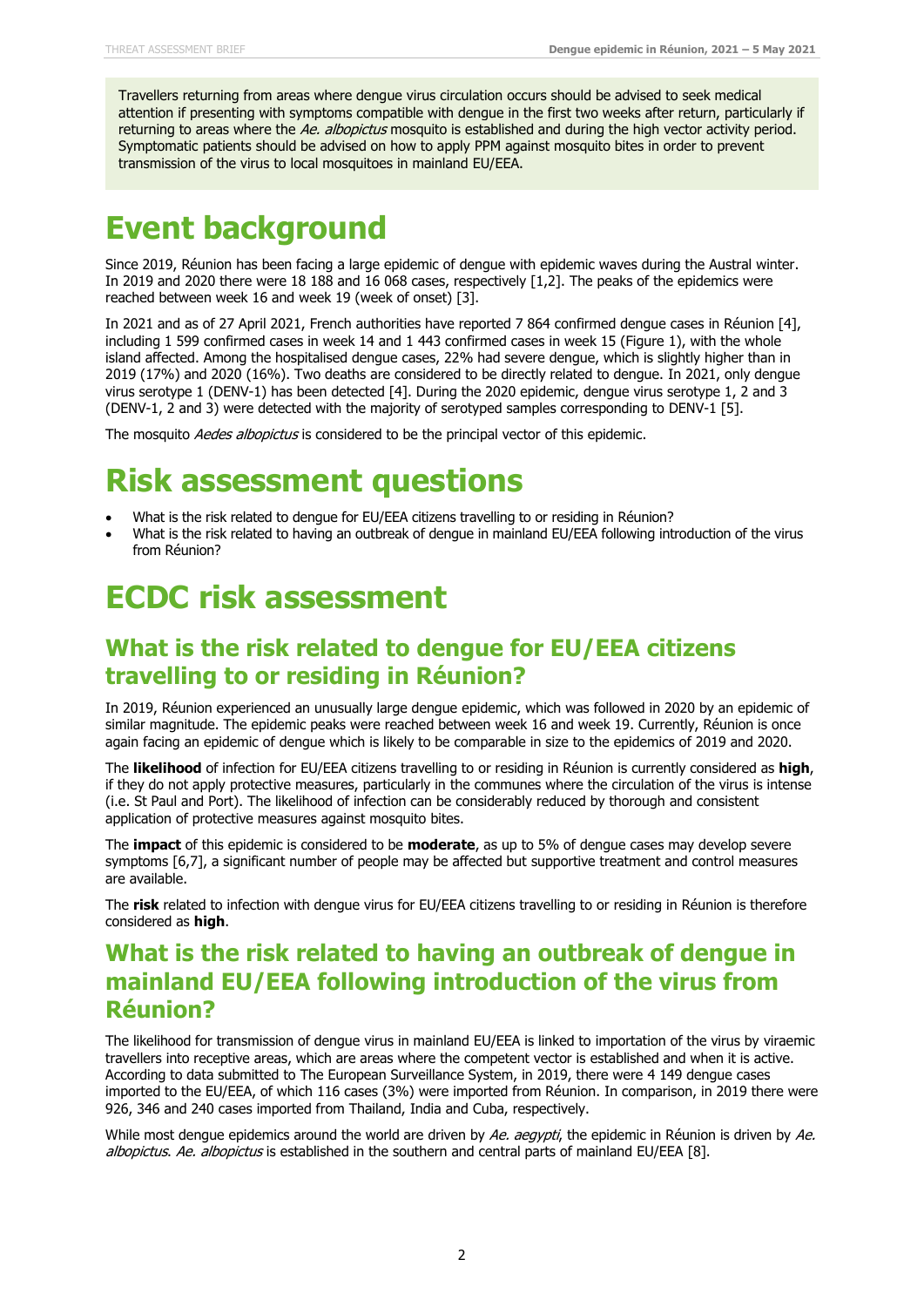Currently, the **likelihood** of a dengue outbreak occurring in mainland EU/EEA is **very low**, as the environmental conditions are not currently favourable to vector activity and virus replication. Environmental conditions in mainland EU/EEA are expected to become more favourable for the growth of mosquito populations and virus replication in the coming months, with high vector abundance expected from early summer through early autumn. To date, all autochthonous outbreaks of dengue in mainland EU/EEA have occurred between July and November and have been limited in size to 10 or fewer reported cases [9].

The **impact** of a dengue outbreak in mainland EU/EEA is considered to be **low** as up to 5% of dengue cases may develop severe symptoms [6,7], but a limited number of people would be affected.

Therefore, the **risk** related to having an outbreak of dengue in mainland EU/EEA following introduction of the virus from Réunion is considered **low**.

# **Options for response**

Most cases of dengue are acquired via the bite of an infected mosquito. However, the virus may as well be transmitted via Substances of Human Origin (SoHO) and through sexual intercourse.

#### **Vector-borne transmission**

Dengue prevention is based on protection against mosquito bites. As Aedes mosquitoes have a diurnal biting pattern, both indoors and outdoors, PPM against mosquito bites should be applied all day long. Special care should be taken during the hours of highest mosquito activity (morning and late afternoon to sunset). Personal protective measures to reduce the risk of mosquito bites include the use of mosquito repellent in accordance with the instructions indicated on the product label, wearing long-sleeved shirts and long trousers and using insecticidetreated mosquito bed nets. These measures are essential for providing protection from mosquito bites in rooms that are not adequately screened or air-conditioned.

During the period of high vector activity in mainland EU/EEA (early summer through early autumn), timely detection of imported dengue cases is essential to prevent local transmission. The detection of an autochthonous case in receptive areas of mainland EU/EEA represents an important trigger for epidemiological and entomological investigations to assess the potential for onward transmission, and to guide vector control measures to lower the mosquito population density. Increased awareness among clinicians and travellers returning from areas with active dengue virus transmission, combined with adequate laboratory diagnostic capability, are instrumental for the early detection of travel-associated cases.

Travellers returning from areas where dengue virus circulation occurs should be advised to seek medical attention if presenting with symptoms compatible with dengue in the first two weeks after return, particularly if returning to areas where the Ae. albopictus mosquito is established and during the high vector activity period. Symptomatic patients should be advised on how to apply personal protective measures against mosquito bites in order to prevent transmission of the virus to local mosquitoes in mainland EU/EEA.

#### **Transmission through substances of human origin**

Dengue virus can be transmitted through infectious SoHO donated by asymptomatic, viraemic donors. The precise level of risk of virus transmission through SoHO cannot be adequately assessed due to the small number of cases reported. Of 15 350 blood donation samples tested retrospectively in Puerto Rico in 2007, 29 (0.19%) were positive [10].

Donation screening using nucleic acid testing (NAT) is the main tool to reduce the risk of transmission in areas where the virus circulates and when deferrals may potentially affect supply. For plasma and platelet donations, pathogen-reduction technology may also be considered [11].

In areas where the virus circulates, donors with flulike symptoms should be deferred for 28 days after the resolution of symptoms [11].

Potential asymptomatic donors whose travel histories place them at risk of dengue infection should be deferred for 28 days upon return to non-endemic areas [11]. Donors of organs, cells and tissues living in or coming from dengue-affected areas should be tested for the presence of viral RNA using NAT [12,13].

Dengue cases should be deferred for 120 days after full recovery from clinical dengue [11].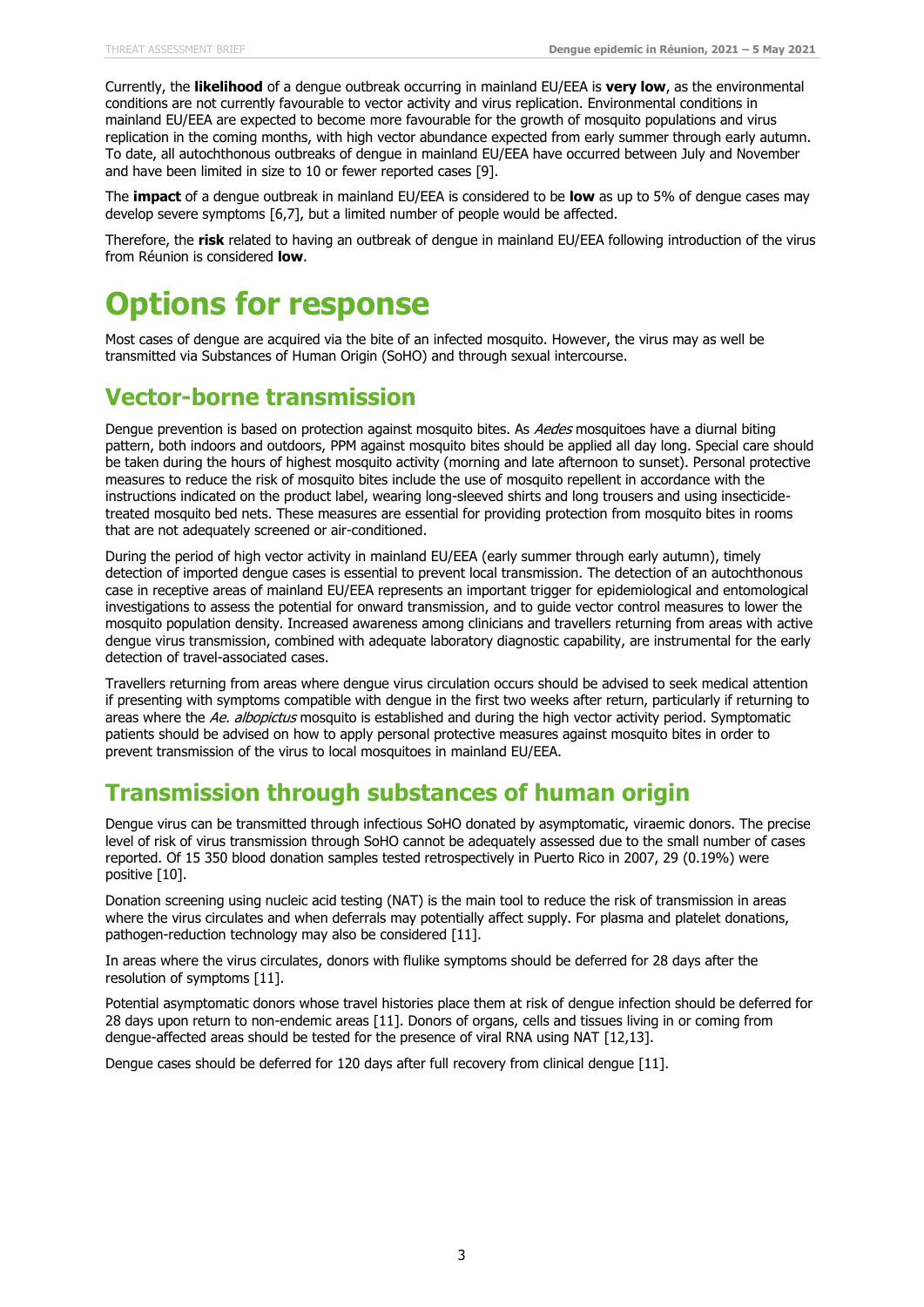#### **Sexual transmission**

In 2019, one event of sexual transmission was reported in Spain [14]. While this mode of transmission is considered extremely rare, persons returning from dengue endemic areas with symptoms of dengue, and patients diagnosed with dengue (irrespective of sexual orientation), should be made aware of the potential risks of sexual transmission of dengue virus. Transmission can be mitigated through abstinence from sexual contact or practicing safe sex (i.e. using condoms during the course of their disease).

### **Vaccination**

There is currently only one dengue vaccine approved by the European Medicine Agency: Dengvaxia by Sanofi Pasteur. It is authorised for persons between nine and 45 years of age living in a dengue endemic area (e.g. Réunion) and who previously had a laboratory-confirmed dengue virus infection [15]. This excludes the populations of mainland EU/EEA and territories outside tropical areas as these are not endemic for dengue.

#### **Additional resources**

General information about dengue is available on an ECDC factsheet [16]: <https://www.ecdc.europa.eu/en/dengue-fever/facts>

Laboratories of EVD-LabNet with capacity to test for dengue [17][: https://www.evd-labnet.eu/evd-labnet-directory](https://www.evd-labnet.eu/evd-labnet-directory-search)[search](https://www.evd-labnet.eu/evd-labnet-directory-search)

# **Source and date of request**

ECDC internal decision, 29 April 2021.

# **Consulted experts**

ECDC experts (in alphabetic order): Olivier Briët, Dragoslav Domanovic, Laura Espinosa, Céline Gossner, Luisa Hallmaier-Wacker, Joana Haussig, Ariana Wijermans.

# **Disclaimer**

ECDC issues this risk assessment document based on an internal decision and in accordance with Article 10 of Decision No 1082/13/EC and Article 7(1) of Regulation (EC) No 851/2004 establishing a European centre for disease prevention and control (ECDC). In the framework of ECDC's mandate, the specific purpose of an ECDC risk assessment is to present different options on a certain matter. The responsibility on the choice of which option to pursue and which actions to take, including the adoption of mandatory rules or guidelines, lies exclusively with the EU/EEA Member States. In its activities, ECDC strives to ensure its independence, high scientific quality, transparency and efficiency.

This report was written with the coordination and assistance of an Internal Response Team at the European Centre for Disease Prevention and Control. All data published in this risk assessment are correct to the best of our knowledge at the time of publication. Maps and figures published do not represent a statement on the part of ECDC or its partners on the legal or border status of the countries and territories shown.